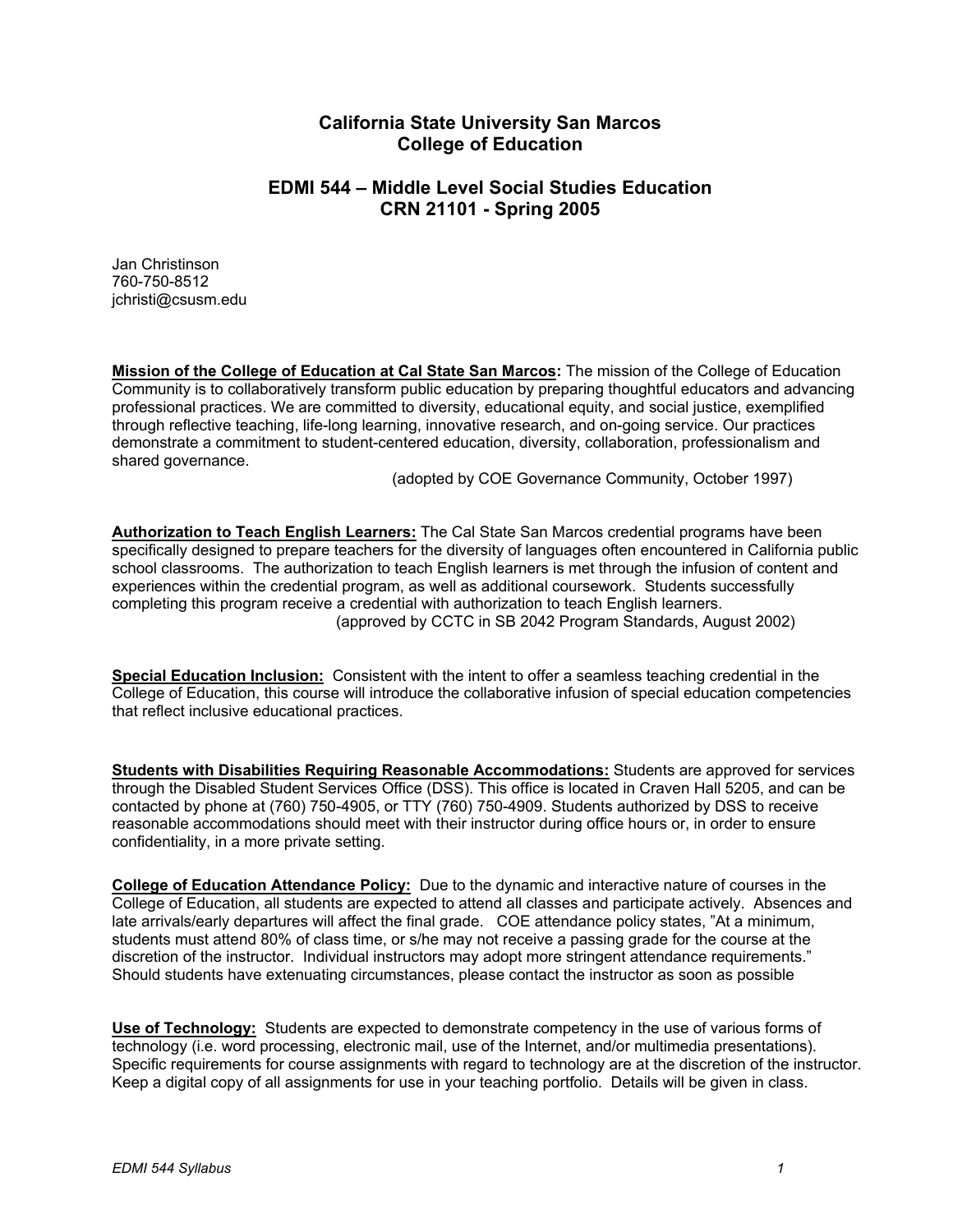# **Course Objectives:**

Students will:

- 1. Gain knowledge of:
	- the aims of social studies in K-12 education
	- appropriate methods and materials for instruction in middle level social studies;
- 2. Integrate this knowledge with past experiences and knowledge;
- 3. Prepare to apply flexibly this knowledge in the middle schools.

## **Required Text**

State of California. *Curriculum Framework for History/Social Science K-12.* Additional readings as assigned.

## **Teacher Performance Expectation (TPE) Competencies**

This course is designed to help teachers seeking the Multiple Subjects Credential with Middle Level Certificate to develop the skills, knowledge, and attitudes necessary to assist schools and districts in implementing effective programs for all students. The successful candidate will be able to merge theory and practice in order to realize a comprehensive and extensive educational program for all students. The following TPEs are addressed in this course:

*Primary Emphasis:*  TPE 6b: Developmentally Appropriate Practices in Grades 4-8 TPE 9: Instructional Planning TPE 10: Instructional Time TPE 11: Social Environment TPE 12: Professional, Legal, and Ethical Obligation TPE 15: Social Justice and Equity

*Secondary Emphasis:*  TPE 4: Making Content Accessible TPE 7: Teaching English Learners TPE 14: Educational Technology

The Teacher Performance Expectations identified here are addressed in EDMI 512 through class discussions, activities, oral/visual presentations, and written assignments.

**Grading & Expectations** Teacher education is a professional preparation program. It is expected that students will come to class prepared to discuss the readings, submit required assignments, and participate in class activities. Students are expected to adhere to academic honesty and integrity, standards of dependability, confidentiality and writing achievement. Because it is important for teachers to be able to effectively communicate their ideas to students, parents, colleagues, and administrators, writing that is